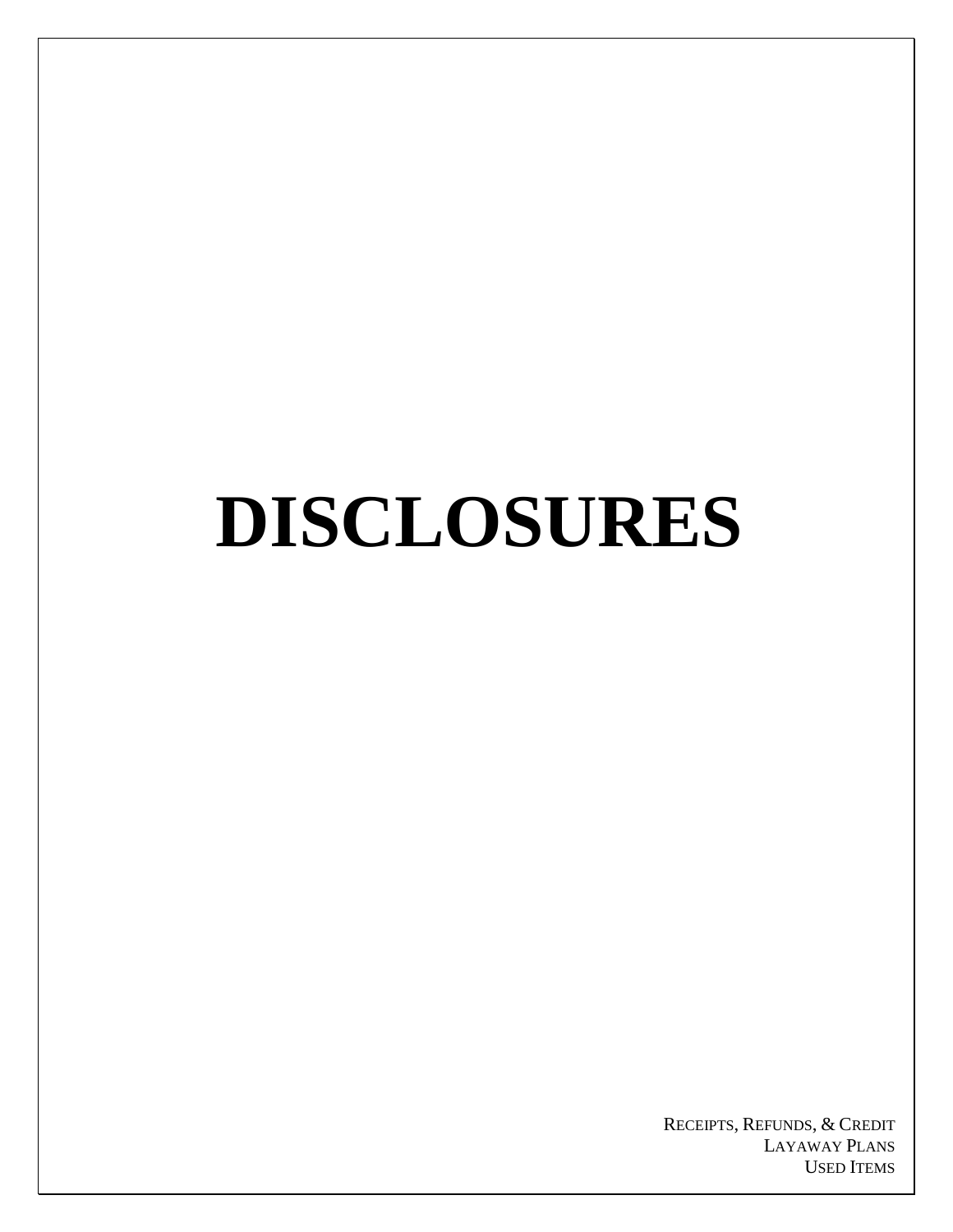## **DISCLOSURES**

### **[RECEIPTS,](#page-2-0) REFUNDS, & CREDIT**

#### **Rules of the City Of New York: Title 6**

| $\S$ 5-01.<br>$§ 5-21.$ | Definitions.<br>Compliance with Federal, State and Local Laws Regarding the Extension of<br>Credit. |
|-------------------------|-----------------------------------------------------------------------------------------------------|
| $\S$ 5-24.              | Credit Card Limitations.<br>Documentation of Transactions.                                          |
| $§ 5-32.$<br>$$5-37.$   | Disclosure of Refund Policy.                                                                        |

#### **New York General Business Law**

§ 218-a. [Disclosure of Refund Policies.](#page-6-0)

### **[LAYAWAY PLANS](#page-7-0)**

#### **Rules of the City Of New York: Title 6**

§ 5-23. [Layaway Plans.](#page-8-0)

#### **New York General Business Law**

§ 396-t. [Unlawful Practices Relating to Layaway Plans.](#page-9-0)

### **[USED ITEMS](#page-11-0)**

#### **Rules of the City Of New York: Title 6**

§ 5-36. [Sale of Used Items.](#page-12-0)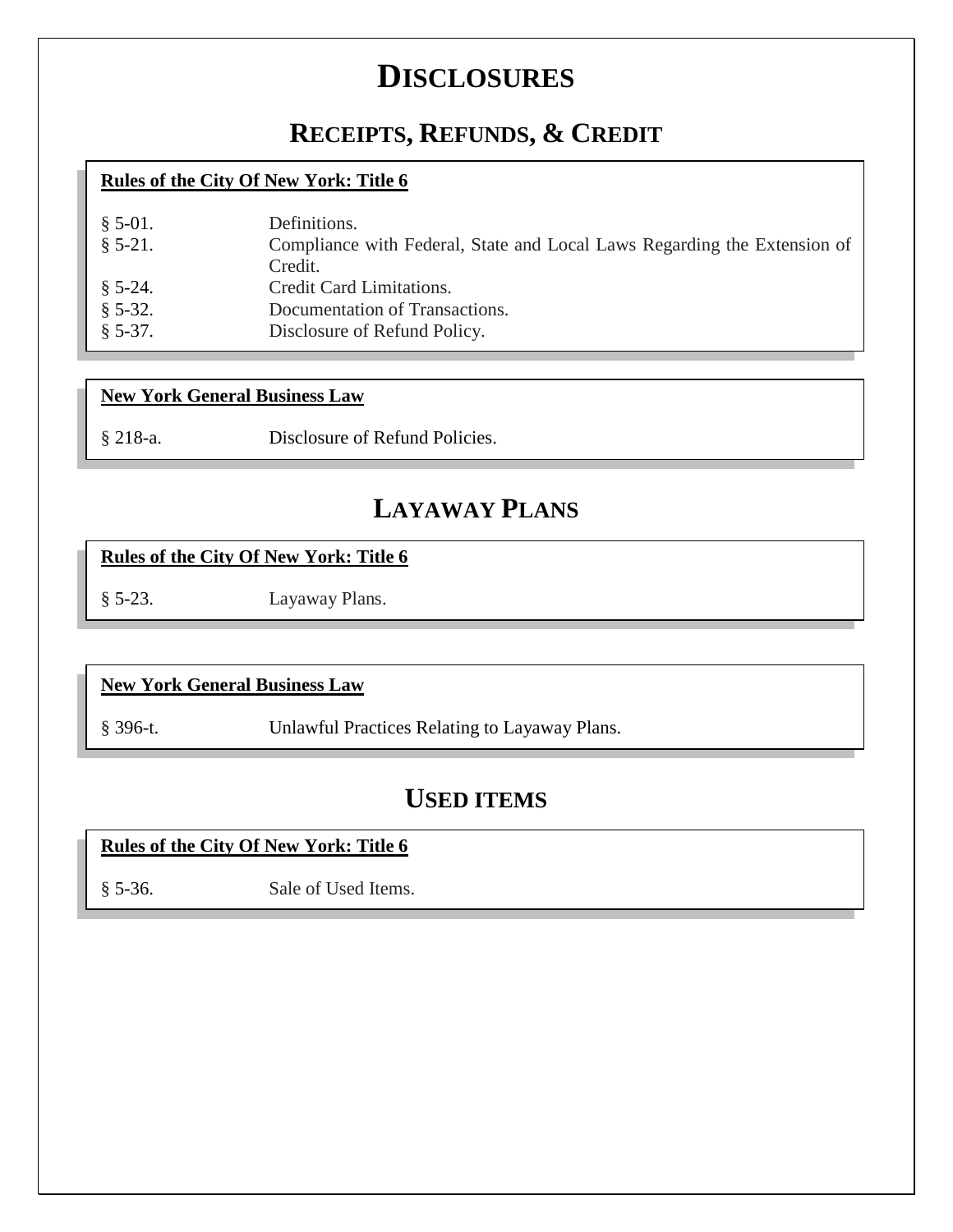## <span id="page-2-0"></span>**RECEIPTS, REFUNDS, & CREDIT**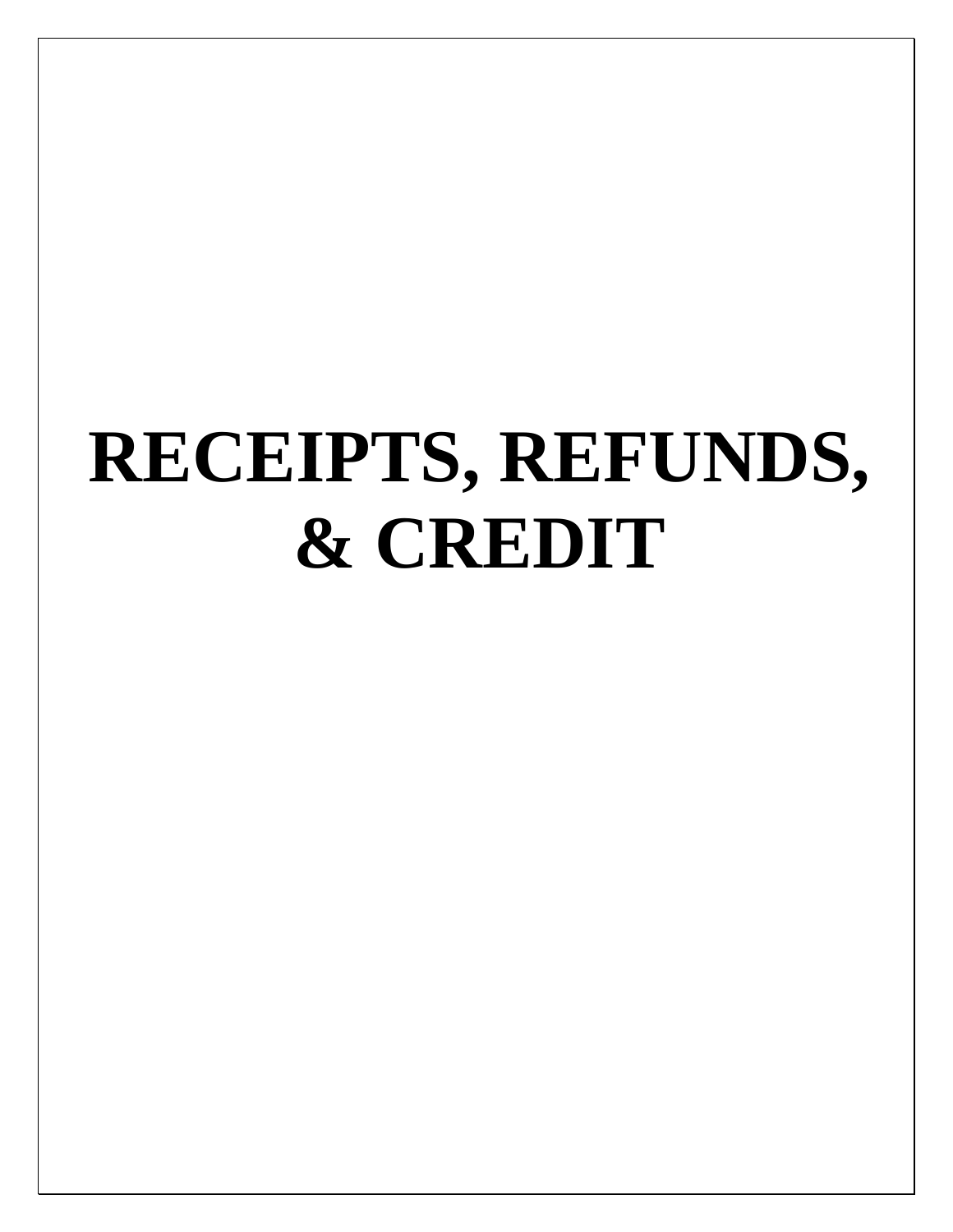<span id="page-3-0"></span>Please note that businesses are responsible for knowing and complying with the most current laws, including any City Council amendments. The Department of Consumer Affairs (DCA) is not responsible for errors or omissions in the handout provided in this packet. The information is not legal advice. You can only obtain legal advice from a lawyer.

#### **RULES OF THE CITY OF NEW YORK TITLE 6: DEPARTMENT OF CONSUMER AFFAIRS CHAPTER 5: UNFAIR TRADE PRACTICES SUBCHAPTER A: CONSUMER PROTECTION LAW PART 3: CONSUMER CREDIT**

#### **§ 5-01. Definitions.**

**Consumer.** "Consumer" means an individual who buys or leases consumer goods or services, and that individual's co-obligor or surety.

**Consumer goods and services.** "Consumer goods and services" means goods or services (including credit) that are primarily for personal, household, or family purposes.

Item. "Item" means goods and services.

Legal name. "Legal name" means:

- (1) the true corporate name of a corporation; or
- (2) the name of at least one partner of a partnership; or
- (3) the name of at least one owner of a business that is not a corporation or a partnership.

Seller. "Seller" means any individual or business that offers to sell or lease consumer goods or services. "Seller" includes manufacturers, wholesalers, and others who are responsible for any act or practice regulated by this code.

#### **§ 5-21. Compliance with Federal, State and Local Laws Regarding the Extension of Credit.**

- (a) *Scope.* This section applies to all persons and businesses engaging in activities relating to consumer credit. In this section, such persons and businesses are called creditors.
- (b) Creditors must comply with all applicable federal, state and local laws relating to consumer credit.

#### **§ 5-24. Credit Card Limitations.**

- (a) A seller who accepts credit cards must conspicuously disclose every limitation the seller imposes on their use.
- (b) Disclosures required by this section must appear at or near every entrance to the seller's business premises and in all advertising that indicates credit cards are accepted.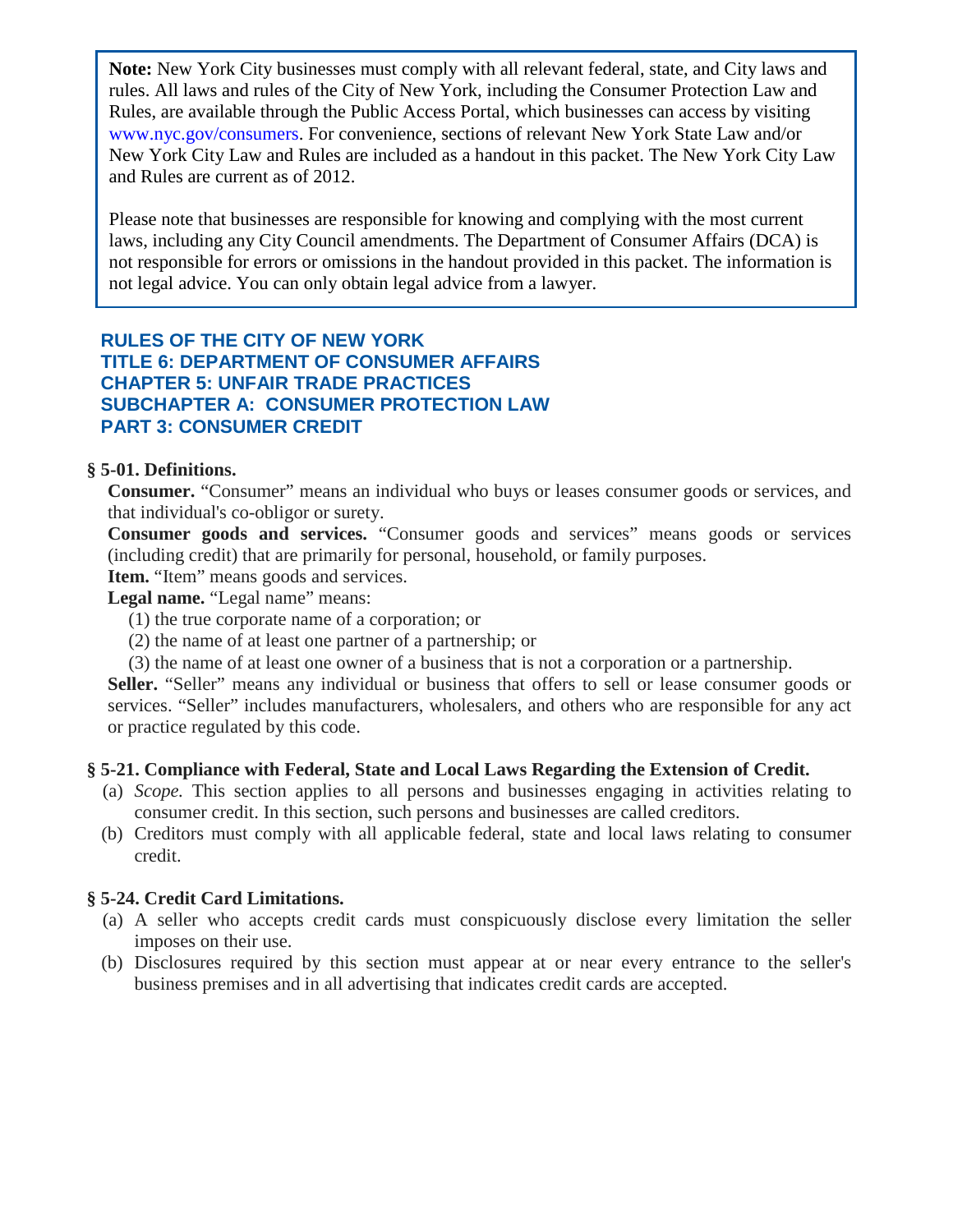<span id="page-4-0"></span>Please note that businesses are responsible for knowing and complying with the most current laws, including any City Council amendments. The Department of Consumer Affairs (DCA) is not responsible for errors or omissions in the handout provided in this packet. The information is not legal advice. You can only obtain legal advice from a lawyer.

#### **RULES OF THE CITY OF NEW YORK TITLE 6: DEPARTMENT OF CONSUMER AFFAIRS CHAPTER 5: UNFAIR TRADE PRACTICES SUBCHAPTER A: CONSUMER PROTECTION LAW PART 4: CONTRACTS AND GENERAL BUSINESS PRACTICES**

#### **§ 5-01. Definitions.**

**Consumer.** "Consumer" means an individual who buys or leases consumer goods or services, and that individual's co-obligor or surety.

**Consumer goods and services.** "Consumer goods and services" means goods or services (including credit) that are primarily for personal, household, or family purposes.

Item. "Item" means goods and services.

Legal name. "Legal name" means:

- (1) the true corporate name of a corporation; or
- (2) the name of at least one partner of a partnership; or
- (3) the name of at least one owner of a business that is not a corporation or a partnership.

Seller. "Seller" means any individual or business that offers to sell or lease consumer goods or services. "Seller" includes manufacturers, wholesalers, and others who are responsible for any act or practice regulated by this code.

#### **§ 5-32. Documentation of Transactions.**

#### (a) *Definitions.*

**Audio equipment.** "Audio equipment" means any apparatus or equipment that is used for sound reproduction, including but not limited to amplifiers, phonographs, radios, receivers, speakers, tape players, tape recorders and turntables. Audio equipment does not include prerecorded or blank audio recording tape or records.

**Photographic equipment.** "Photographic equipment" means any apparatus or equipment used for the taking of photographs, including but not limited to cameras, camera cases, lenses and tripods. "Photographic equipment" does not include film, photograph albums or apparatus or equipment used to develop or enlarge photographs.

**Video equipment.** "Video equipment" means televisions and any apparatus or equipment that is used in the process of producing images on a television set, including but not limited to video disk players, video game units and cartridges, video tape players and video tape recorders. "Video equipment" does not include prerecorded video discs and tapes or blank video tapes

- (b) *Receipts.* A seller must:
	- (1) offer a consumer a receipt for any retail purchase if the amount of the purchase is twenty dollars or more; and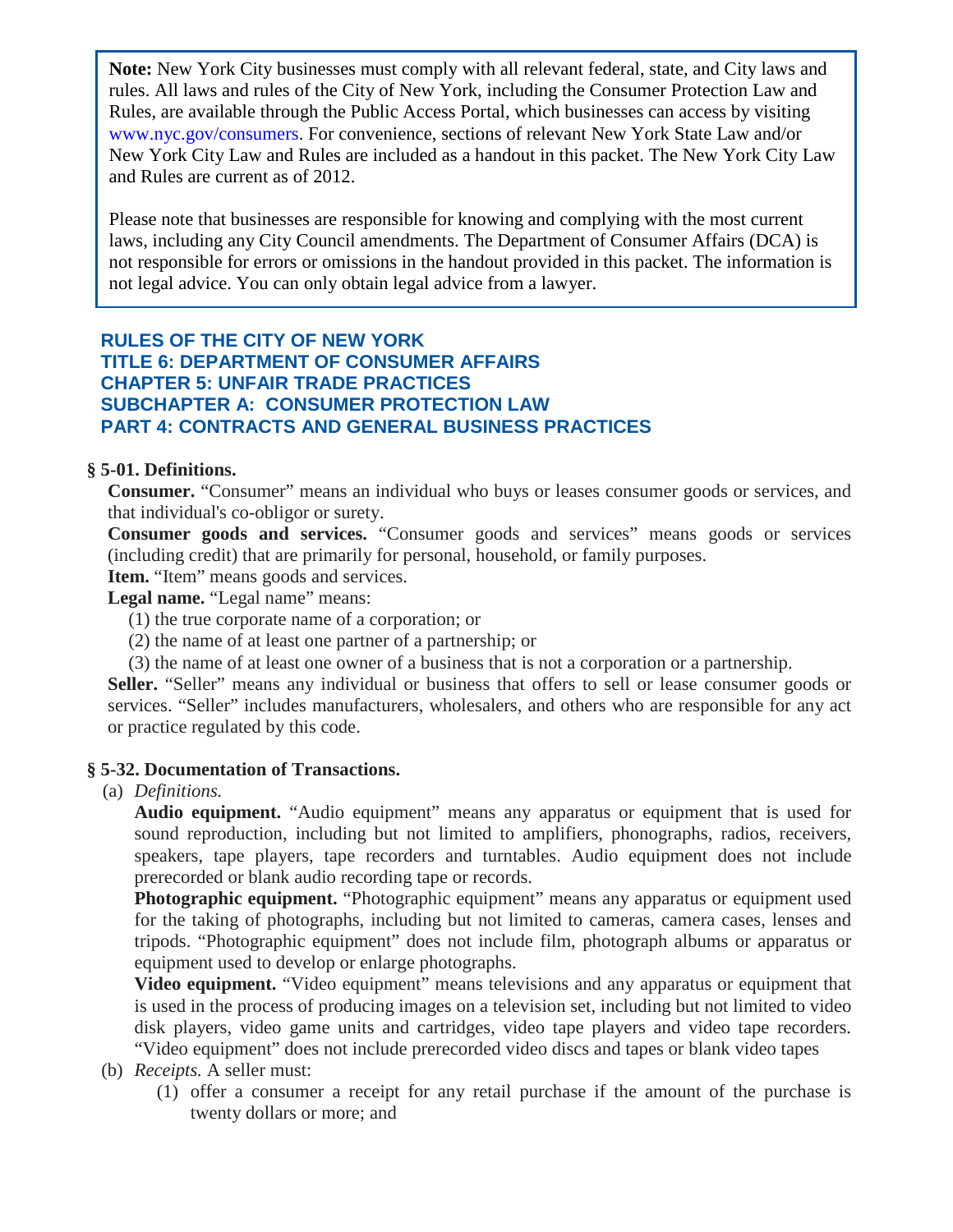- (2) provide a consumer with a receipt upon request for any retail purchase if the amount of the purchase is between five and twenty dollars.
- <span id="page-5-0"></span>(c) *Contents of receipts.* The receipt must contain:
	- (1) the amount of money paid for each item;
	- (2) the total amount of money paid including a separate statement of tax;
	- (3) the date of the purchase;
	- (4) the legal name and address of the seller in accordance with Section "Legal Name";
	- (5) where the cost of any item of "audio equipment," "photographic equipment" or "video equipment" exceeds one hundred dollars, any make and model number.
- (d) *Exemptions.* This section applies to the retail sale of all consumer goods and services except:
	- (1) food or drink intended for on-premises consumption; or
		- (2) oil, gasoline or parking fees paid for in cash.

 Sellers of these goods and services must provide consumers with receipts upon request if the amount of a purchase is more than five dollars.

- (e) *Register tapes.* A seller of food or drink for off-premises consumption may give the consumer a register tape containing the seller's name, the date, and the individual prices of items bought instead of giving a receipt.
- (f) *Other documents.* Upon request, a seller must provide a consumer with a copy of any document related to the sale which was signed by the consumer.

#### **§ 5-37. Disclosure of Refund Policy.**

 Sellers of consumer goods and services must comply with all provisions of [New York General](#page-6-1)  [Business Law § 218-a.](#page-6-1) This regulation does not limit a consumer's right to receive a refund, credit, exchange, or anything else permitted by law.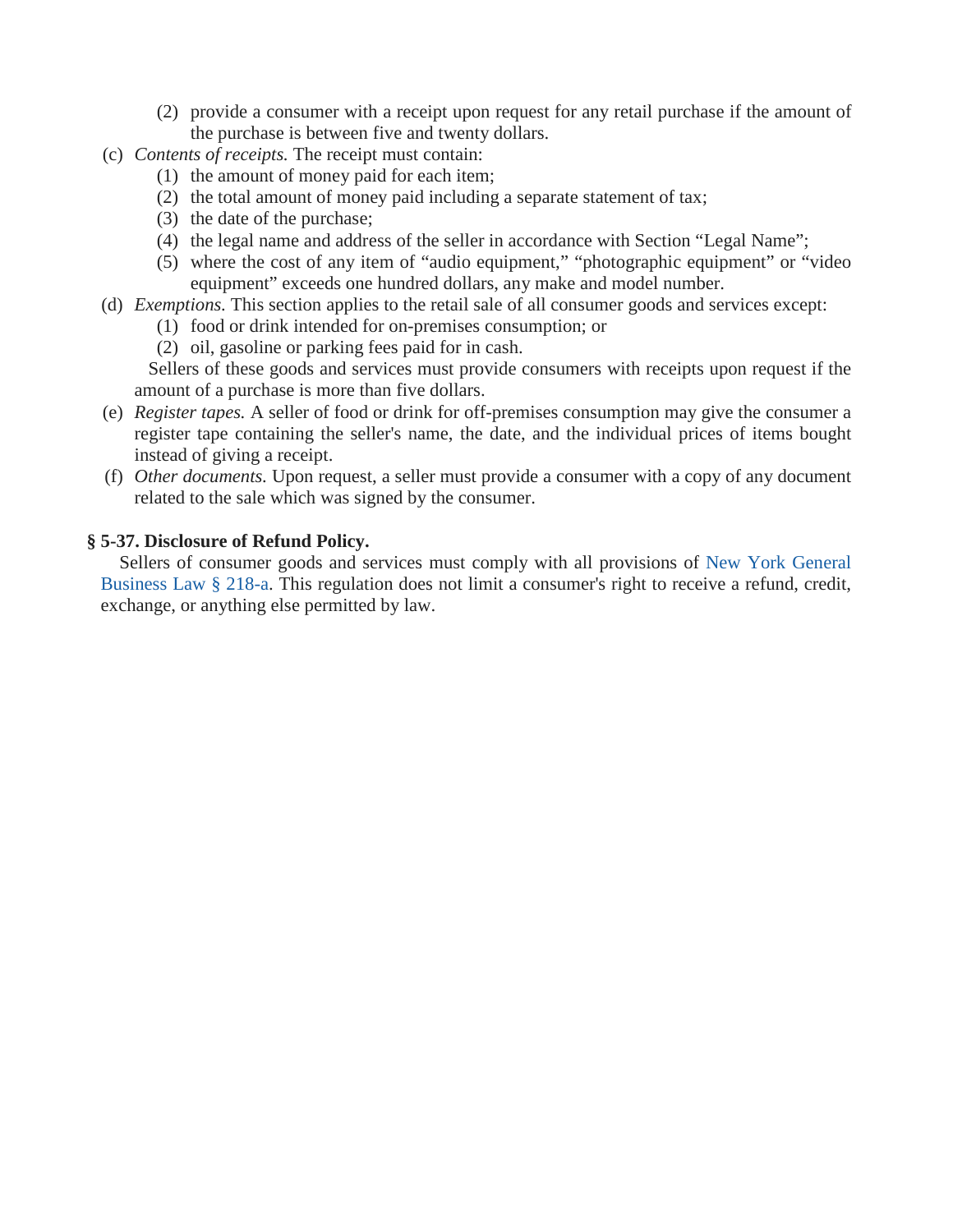<span id="page-6-0"></span>Please note that businesses are responsible for knowing and complying with the most current laws, including any City Council amendments. The Department of Consumer Affairs (DCA) is not responsible for errors or omissions in the handout provided in this packet. The information is not legal advice. You can only obtain legal advice from a lawyer.

#### **MCKINNEY'S CONSOLIDATED LAWS OF NEW YORK GENERAL BUSINESS LAW CHAPTER 20: OF THE CONSOLIDATED LAWS ARTICLE 12-B: MERCANTILE ESTABLISHMENT**

#### <span id="page-6-1"></span>**§ 218-a. Disclosure of Refund Policies.**

- 1. Every retail mercantile establishment shall conspicuously post, in the following manner, its refund policy as to all goods, wares or merchandise offered to the public for sale:
	- (a) on a sign attached to the item itself; or
	- (b) on a sign affixed to each cash register or point of sale; or
	- (c) on a sign so situated as to be clearly visible to the buyer from the cash register; or
	- (d) on a sign posted at each store entrance used by the public.
- 2. The sign, required by subdivision one of this section to be posted in every retail mercantile establishment, shall
	- (a) state whether or not it is the policy of such establishment to give refunds and, if so, under what conditions, including but not limited to whether a refund will be given:
		- (i) on merchandise which had been advertised as "sale" merchandise or marked "as is;"
		- (ii) on merchandise for which no proof of purchase exists;
		- (iii) at any time or not beyond a point in time specified;
		- (iv) in cash, or as credit or store credit only; or
		- (v) subject to any fees, including a restocking fee, and the dollar or percentage amount of each fee; and
	- (b) advise consumers that they are entitled to a written copy of the store's refund policy upon request.
- 3. Enforcement. Any retail mercantile establishment which violates any provision of this section shall be liable, for a period of up to thirty days from the date of purchase, to the buyer for a cash refund or a credit, at the buyer's option, provided that the merchandise has not been used or damaged by the buyer and the buyer can verify the date of the purchase with a receipt or any other purchase verification method utilized by the retail merchant.
- 4. Preemption. This section does not relieve any person, firm, corporation or association subject to the provisions of this section from complying with any law, ordinance, rule or regulation of any locality relating to the posting of refund policies which affords the buyer greater protection than do the provisions of this section.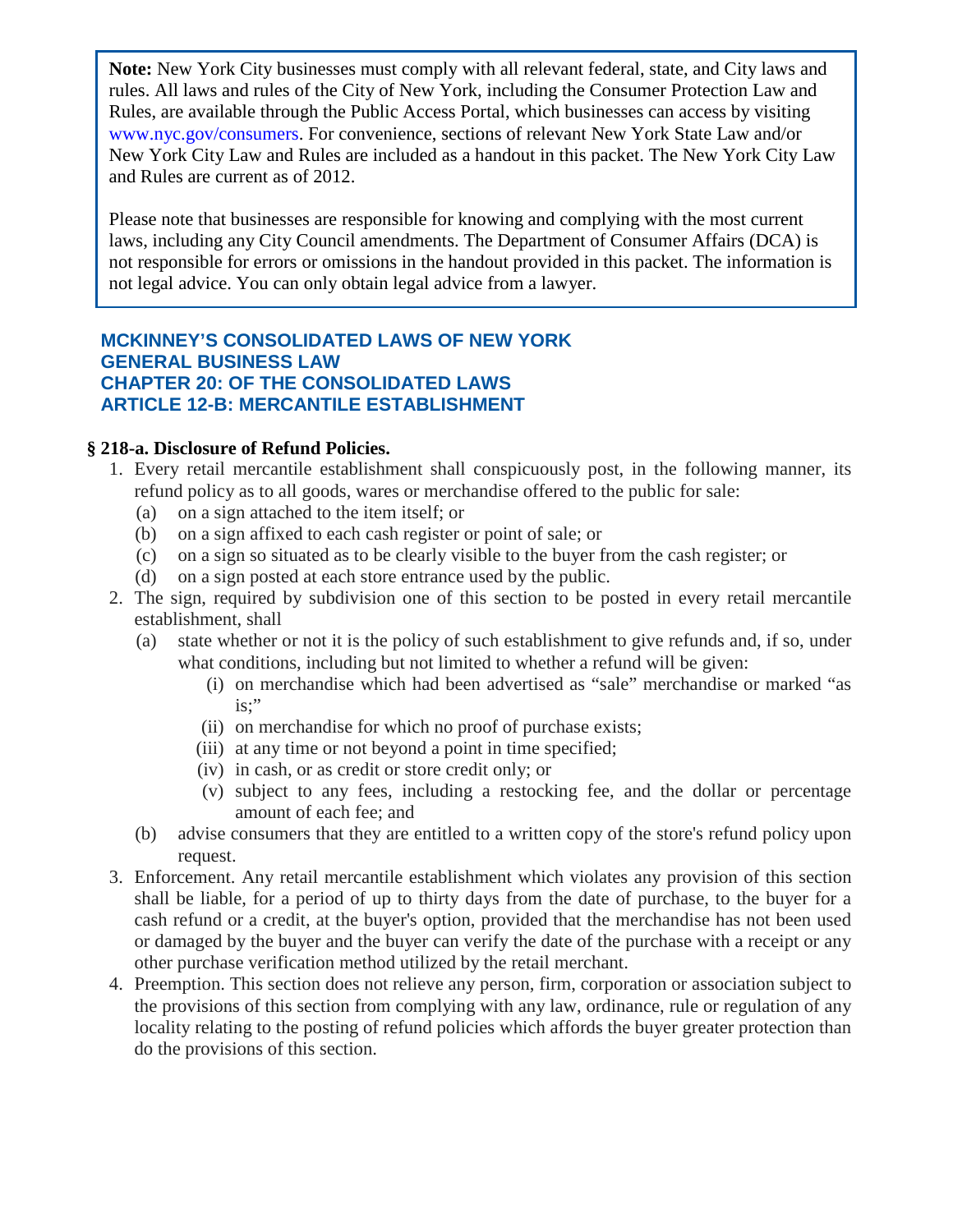## <span id="page-7-0"></span>**LAYAWAY PLANS**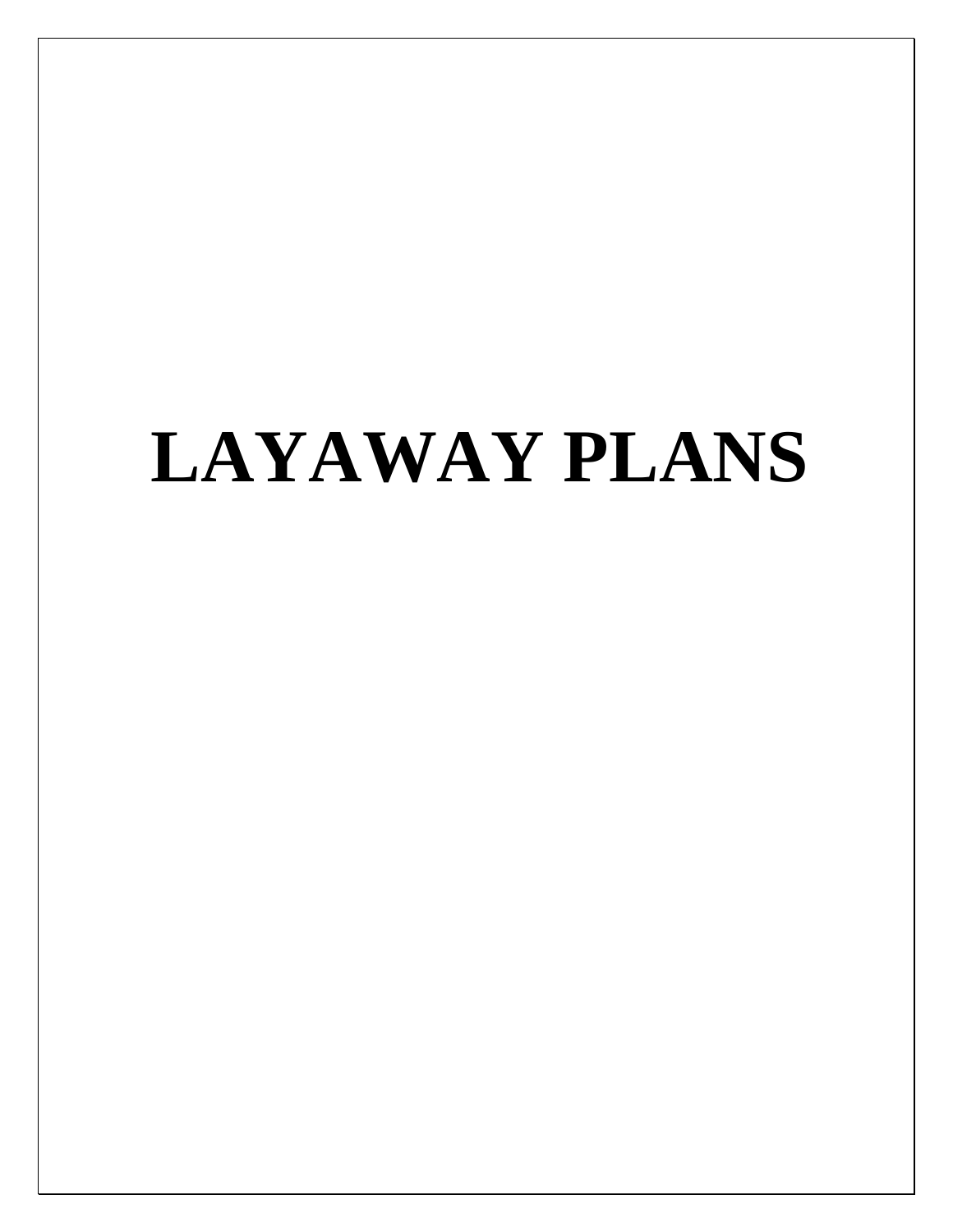<span id="page-8-0"></span>Please note that businesses are responsible for knowing and complying with the most current laws, including any City Council amendments. The Department of Consumer Affairs (DCA) is not responsible for errors or omissions in the handout provided in this packet. The information is not legal advice. You can only obtain legal advice from a lawyer.

#### **RULES OF THE CITY OF NEW YORK TITLE 6: DEPARTMENT OF CONSUMER AFFAIRS CHAPTER 5: UNFAIR TRADE PRACTICES SUBCHAPTER A: CONSUMER PROTECTION LAW PART 3: CONSUMER CREDIT**

#### **§ 5-01. Definitions.**

**Consumer.** "Consumer" means an individual who buys or leases consumer goods or services, and that individual's co-obligor or surety.

**Consumer goods and services.** "Consumer goods and services" means goods or services (including credit) that are primarily for personal, household, or family purposes.

Item. "Item" means goods and services.

Legal name. "Legal name" means:

(1) the true corporate name of a corporation; or

(2) the name of at least one partner of a partnership; or

(3) the name of at least one owner of a business that is not a corporation or a partnership.

Seller. "Seller" means any individual or business that offers to sell or lease consumer goods or services. "Seller" includes manufacturers, wholesalers, and others who are responsible for any act or practice regulated by this code.

#### **§ 5-23. Layaway Plans.**

 Merchants who accept payment from a consumer that will be applied to the purchase of merchandise on a "layaway plan," as such term is defined in [§ 396-t of the New York General](#page-9-1) [Business Law,](#page-9-1) must comply with all the requirements of that section.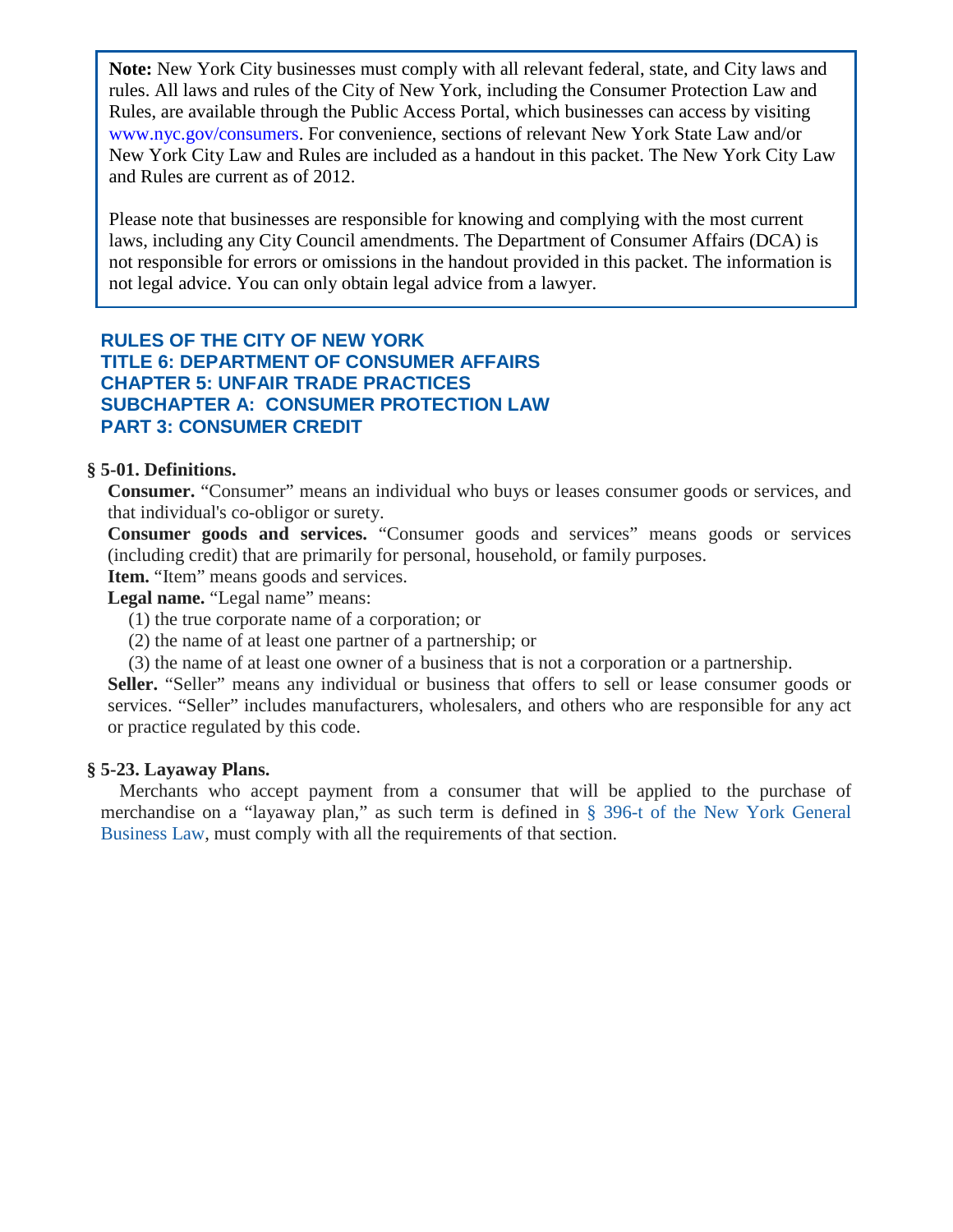<span id="page-9-0"></span>Please note that businesses are responsible for knowing and complying with the most current laws, including any City Council amendments. The Department of Consumer Affairs (DCA) is not responsible for errors or omissions in the handout provided in this packet. The information is not legal advice. You can only obtain legal advice from a lawyer.

#### **MCKINNEY'S CONSOLIDATED LAWS OF NEW YORK GENERAL BUSINESS LAW CHAPTER 20: OF THE CONSOLIDATED LAWS ARTICLE 26: MISCELLANEOUS**

#### <span id="page-9-1"></span>**§ 396-t. Unlawful Practices Relating to Layaway Plans.**

- (a) Definition of layaway plan. For purposes of this section, the term "layaway plan" shall mean a purchase over the amount of fifty dollars whereby the consumer agrees to pay in four or more installments for the purchase of specific merchandise, delivery of which is to be made upon the payment of the full purchase price at a definite future date or at a date to be selected by the consumer.
- (b) It is an unlawful practice for a merchant to accept payment from a consumer to be applied to the purchase of merchandise on a layaway plan without first disclosing to the consumer in writing the following information:
	- (1) a description of the merchandise to be purchased on the layaway plan including, as appropriate, the type of item, the name of the manufacturer, brand name, color, size, style, or model number; and
	- (2) the total cost of the item, including tax, installation, delivery or freight charges; and
	- (3) the amount of any charge for the use of the layaway method of payment such as a service or carrying charge or cancellation fee. Failure to make this disclosure shall preclude the imposition of such charge or fee; and
	- (4) the duration of the layaway plan; and
	- (5) the required payment schedule, if any, and the consequences of missing payments; and
	- (6) the merchant's refund policy with respect to payments made by consumers; and
	- (7) the location, if other than the place of purchase, where the merchandise is being stored or if the merchandise selected by the consumer will not be removed from inventory upon receipt of the first layaway payment by the merchant, there must be prominently disclosed on the face of the writing given to the consumer, the time at which the merchandise will be isolated from inventory or ordered by the merchant, e.g., NOTICE: NO MERCHANDISE WILL BE REMOVED FROM INVENTORY UNTIL PERCENT OF THE PURCHASE PRICE HAS BEEN PAID, or ATTENTION: YOUR SELECTION OF MERCHANDISE WILL NOT BE ORDERED UNTIL YOU HAVE MADE YOUR NEXT TO FINAL PAYMENT; and
	- (8) all other disclosures required by state or federal law.
- (c) The merchant must tender the specified merchandise in good condition to the consumer on demand upon receipt of the final layaway payment unless otherwise provided in the layaway plan.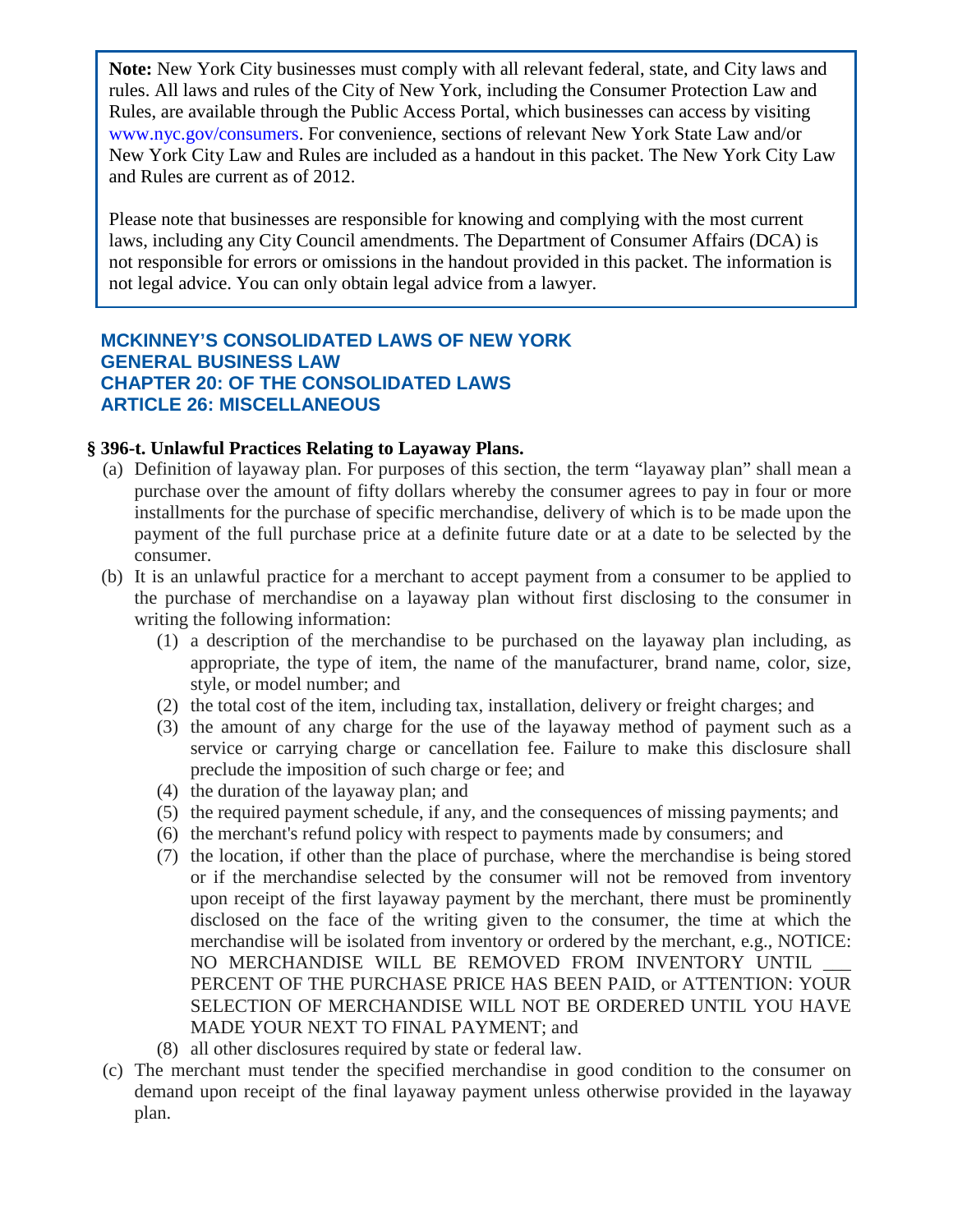- (d) Whenever there shall be a violation of this section, an application may be made by the attorney general in the name of the people of the state of New York to a court or justice having jurisdiction to issue an injunction, and upon notice to the defendant of not less than five days, to enjoin and restrain the continuance of such violations; and if it shall appear to the satisfaction of the court or justice that the defendant has, in fact, violated this section an injunction may be issued by such court or justice, enjoining and restraining any further violation, without requiring proof that any person has, in fact, been injured or damaged thereby. In any such proceeding, the court may make allowances to the attorney general as provided in paragraph six of subdivision (a) of section eighty-three hundred three of the civil practice law and rules, and direct restitution. In connection with any such proposed application, the attorney general is authorized to take proof and make a determination of the relevant facts and to issue subpoenas in accordance with the civil practice law and rules.
- (e) This section shall not annul, alter, affect or exempt any person subject to the provisions of this section from complying with the laws, ordinances, rules or regulations of any locality, relating to the disclosure of layaway plans, except to the extent that these local laws, ordinances, rules or regulations are inconsistent with any provision of this section, but no such local law, ordinance, rule or regulation shall be considered inconsistent, if it affords greater protection to the consumer.
- (f) The provisions of this section are intended, and are hereby declared to supersede any contrary provision of this article.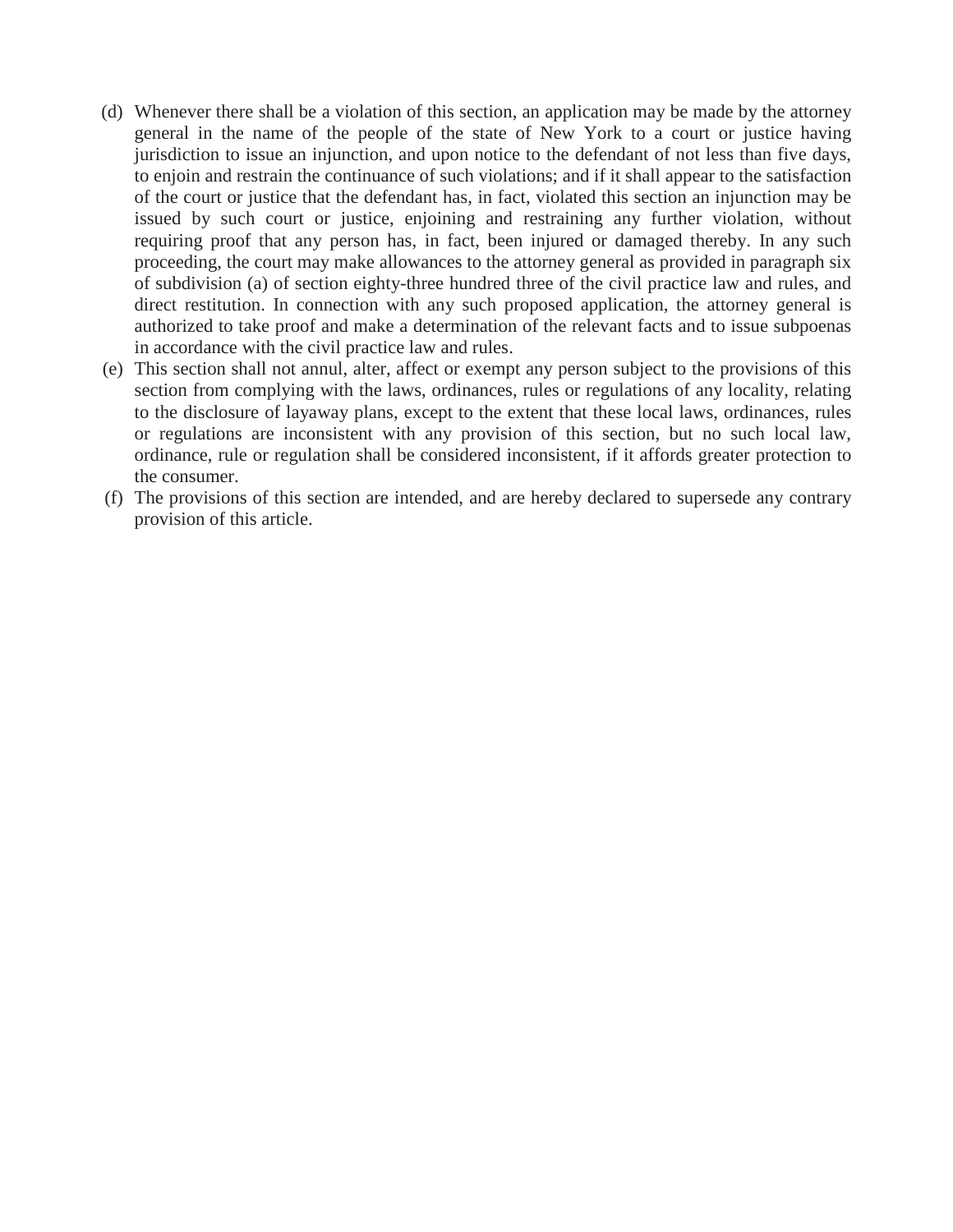## <span id="page-11-0"></span>**USED ITEMS**